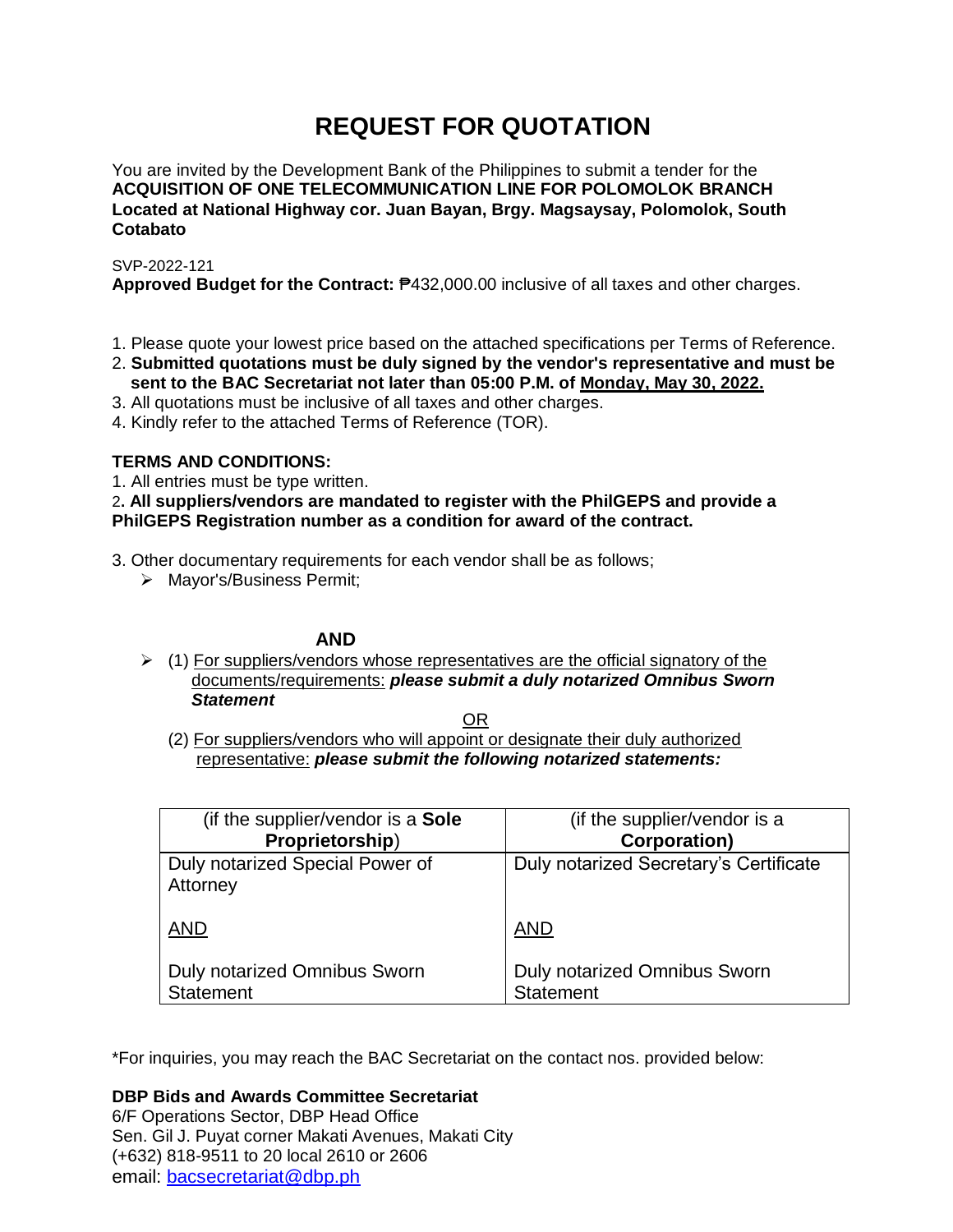#### **Annex A**

#### ACQUISITION OF NEW, ADDITIONAL AND/OR REPLACEMENT TELECOMMUNICATION LINE/CONNECTIVITY SERVICE FOR THE DEVELOPMENT BANK OF THE PHILIPPINES (DBP)-**POLOMOLOK BRANCH**

#### APPROVED BUDGET FOR THE CONTRACT: Php 432,000

#### **TECHNICAL SPECIFICATIONS**

### A. BACKGROUND

The telecommunication connectivity service (line) is for the connection of DBP online systems, services and facilities in any of the following DBP remote sites:

A.1. Branch Office, including:

A.1.a. Lending Center

A.1.b. Cash Center

A.1.c. Branch-Lite Unit

A.2. Automated Teller Machine (ATM)

#### **B. OBJECTIVE**

To acquire stable, reliable and secure telecommunication connectivity/line service to link DBP remote sites to the Head Office from an authorized and qualified telecommunication service provider (Telco).

#### C. COVERAGE OF THE CONTRACT

The contract will be for a one (1) year period starting from date of acceptance of service with the option for automatic renewal.

#### **D. MINIMUM SPECIFICATIONS**

- D.1. Connectivity/Line Service Availability
	- > The minimum availability of service is 99.6%.
- D.2. Connectivity/Line Specifications
- D.2.a. Branch Office  $\triangledown$ 
	- D.2.a.i. Wired MPLS/VPN, Radio Last Mile with minimum of 10 Mbps bandwidth
	- D.2.a.ii. Inclusive network equipment, such as router and or router/modem, must not be on End-of-Life/End-of-Support status within the contract period
	- D.2.a.iii. Router must support GRE/mGRE tunneling and IP Security (ex. dynamic VPN) and SNMP
	- D.2.a.iv. DBP shall have the full access of the router
	- D.2.a.v. Provide near real time and historical link monitoring

#### D.2.b. ATM - Wired □

- D.2.b.i. VPN connection at least 128 Kbps via MPLS
- D.2.b.ii. Inclusive network equipment, such as router and or router/modem, must not be on End-of-Life/End-of-Support status within the contract period
- D.2.b.iii. Support GRE tunneling and SNMP
- D.2.b.iv. Provide near real time and historical link monitoring

Page 1 of 4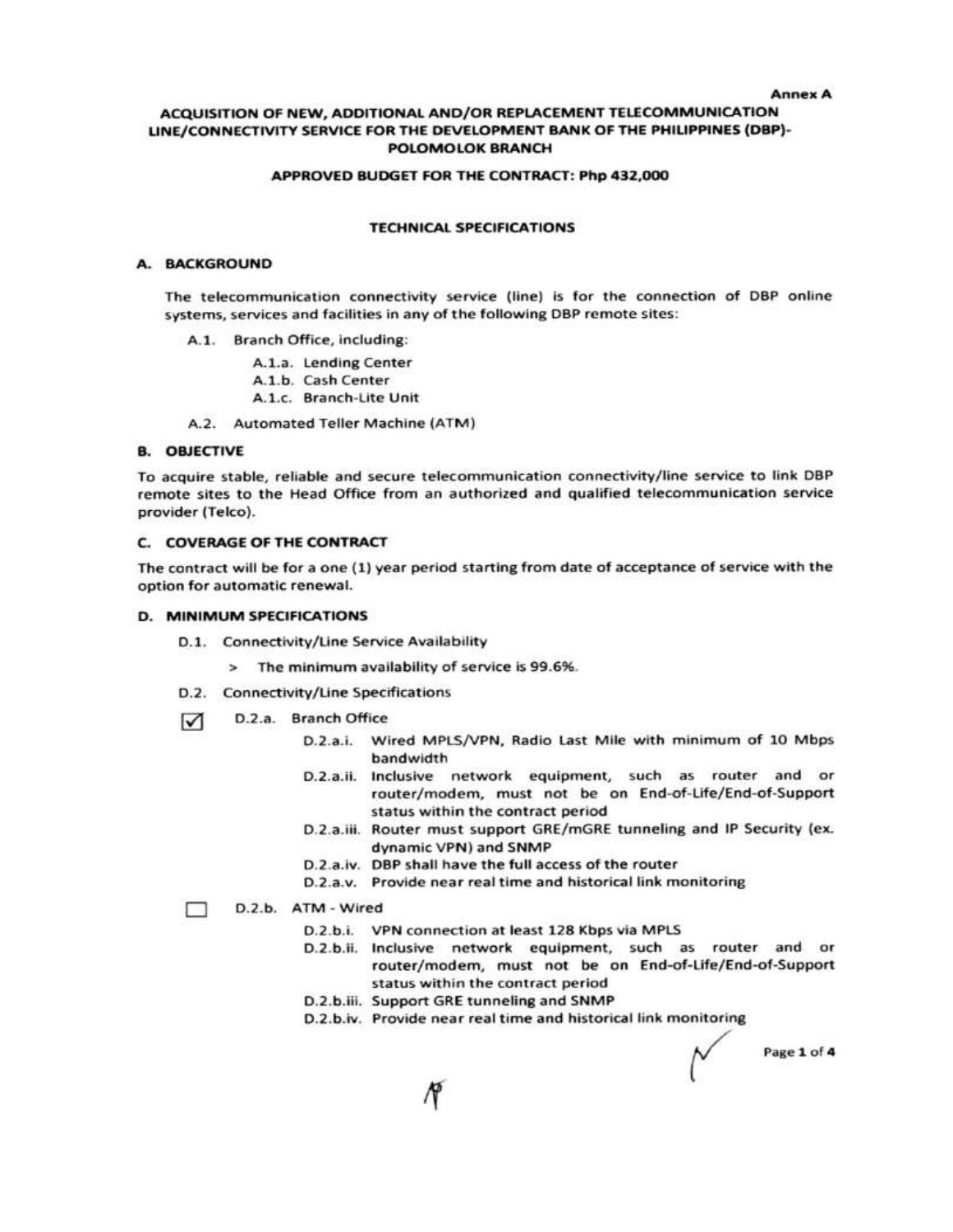ACQUISITION OF NEW, ADDITIONAL AND /OR REPLACEMENT OF TELECOMMUNICATION LINE / CONNECTIVITY SERVICE FOR THE DEVELOPMENT BANK OF THE PHILIPPINES (DBP)

- $\Box$  D.2.c.  $ATM Wireless$ 
	- D.2.c.i. Provide data transmission function by public GPRS/ GSM network or higher
	- D.2.a.vi. Inclusive network equipment, such as router and or router/modem, must not be on End-of-Life/End-of-Support status within the contract period
	- D.2.c.ii. Support GRE Tunneling and SNMP
	- D.2.c.iii. Provide GUI access for local and remote management
	- D.2.c.iv. Operate at -30~+75°C temperature
	- D.2.c.v. Has LED status indication
	- D.2.c.vi. Support RJ45 console port
	- D.2.c.vii. Include: 1 power cord, 2 antennas, 1 console cable, 1 set documentation
	- D.2.c.viii. Provide near real time and historical link monitoring.
	- D.2.c.ix. Meet the average latency requirement of not greater than 200ms measured using the Ping utility or any similar mobile applications
	- D.2.c.x. Meet signal requirement of not less than 2 bars measured using mobile or similar devices capable of said measurement
	- D.2.c.xi. DBP shall have full access to the Modem/Router
- D.3. Support Services and Incident Management
	- D.3.a. The Telco shall provide 24 x 7 onsite, telephone and email support. For every service unavailability/downtime reported, the response time shall be within thirty (30) minutes.
	- D.3.b. Upon the occurrence of service unavailability/downtime, the Telco shall:
		- D.3.b.i. Conduct problem isolation/resolution and link restoration activities
		- D.3.b.ii. Notification via electronic mail (E-mail) and telephone within one (1) hour of the occurrence
		- D.3.b.iii. Minimum of twice a day status report to DBP via E-Mail
		- D.3.b.iv. Estimated time of arrival (ETA) if onsite activities required
		- D.3.b.v. Estimated time of resolution (ETR)
		- D.3.b.vi. Root cause
		- D.3.b.vii. Comply with DBP policies on security and confidentiality during support services.

Page 2 of

- D.3.c. The Telco shall submit an incident report stating the reason/s for the outage and detailing the steps undertaken to resolve a particular problem upon DBP's request.
- D.4. Service Performance Review
	- > The Telco shall conduct a performance review session at least once every quarter of a year

### E. TELECOMMUNICATION CONNECTIVITY/LINE REQUIREMENT CLASSIFICATION

The primary objective of the following provisions is to have multiple Telcos per site, providing service redundancy, high availability and avoiding single point of failure.

 $\Box$  E.1. New Telecommunication Line Requirement

E.1.a. Covered Sites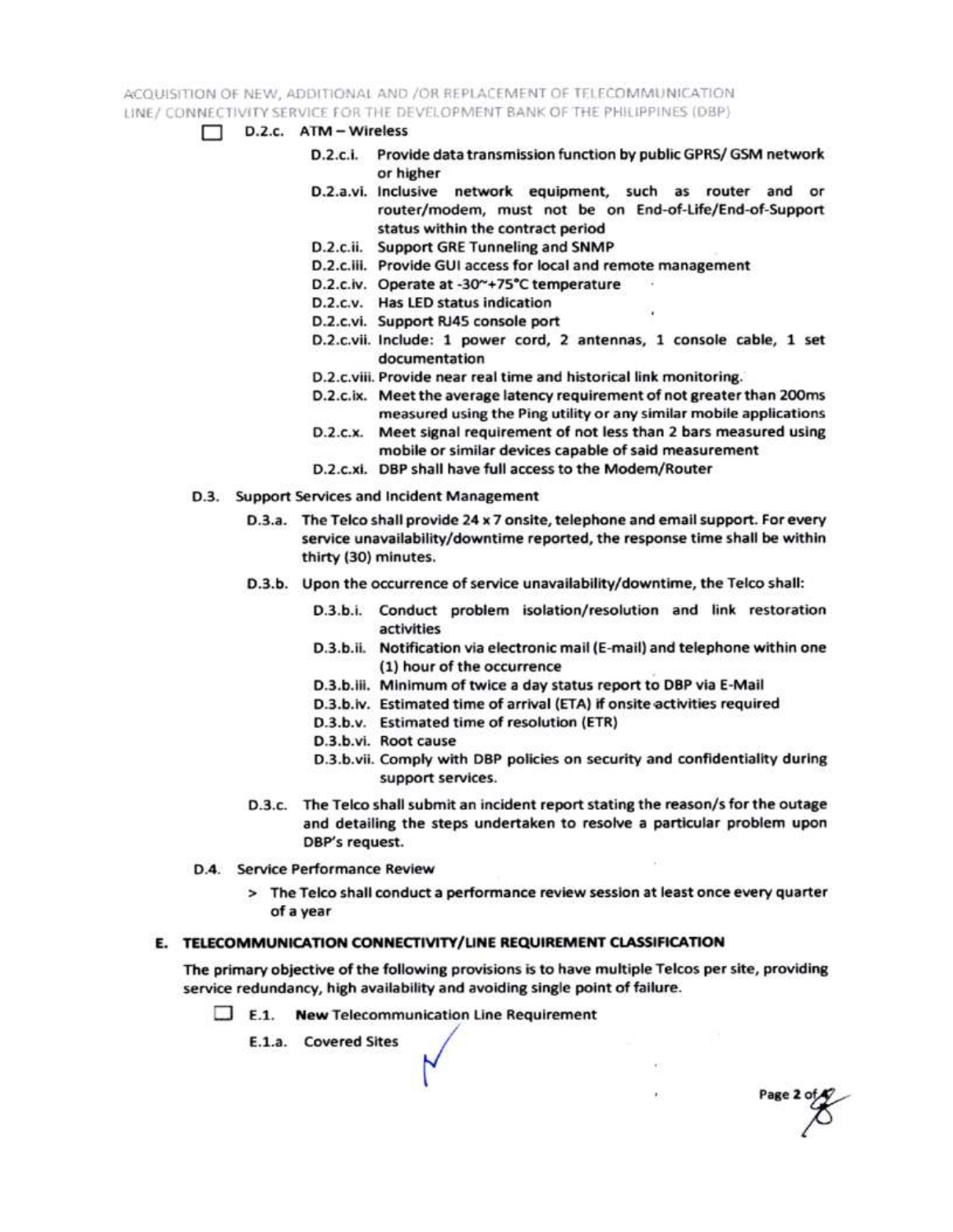ACQUISITION OF NEW, ADDITIONAL AND /OR REPLACEMENT OF TELECOMMUNICATION LINE/ CONNECTIVITY SERVICE FOR THE DEVELOPMENT BANK OF THE PHILIPPINES (DBP)

> New remotes sites

#### E.1.b. Telco Selection Criteria

- > Telecommunication Line for Branch Office
	- E.1.b.i. Two (2) different Telcos (Telco A and Telco B) shall be selected
	- E.1.b.ii. Telco A is the lowest (winning) provider
	- E.1.b.iii. Telco B is the second lowest provider
- > Telecommunication Line for Additional ATM Facility of a Branch Office
	- E.1.b.iv. The Telco must be different from the one which has the majority or most of the telecommunication connectivity services provided for the ATM/s of that Branch Office
- E.2. Additional Telecommunication Line Requirement Ð
	- E.2.a. Covered Sites
		- > For existing sites with existing telecommunication line/s
	- E.2.b. Telco Exception
		- > The Telco/s of the existing line/s servicing the site shall not be invited and will not be allowed to participate
- $\sqrt{ }$ E.3. Replacement Telecommunication Line Requirement
	- E.3.a. Covered Sites
		- > For existing sites with existing telecommunication line/s
	- E.3.b. Telco Exception
		- E.3.b.i. For Telco Redundancy Replacement
			- > The Telco of the existing line/s servicing the site including the one to be replaced shall not be invited and will not be allowed to participate
		- E.3.b.ii. Replacement for the Purpose of Telecommunication Line Capacity (Bandwidth) Upgrade
			- > The Telco of the other existing line/s servicing the site (i.e., other than the one to be replaced) shall not be invited and will not be allowed to participate
		- E.3.b.iii. For Wireless to Wired Facility Replacement
			- > The Telco of the other existing line/s servicing the site (i.e., other than the one to be replaced) shall not be invited and will not be allowed to participate

#### **F. DISCONTINUANCE OF SERVICE**

DBP can opt to discontinue the service within the contract period without pre-termination fee/s, if the Telco provider fails to meet the required minimum availability of service, specified in item D.1, for three (3) consecutive months (3-strike rule)

**G. PAYMENT** 

The payment shall be in a monthly basis every after the service acceptance.

Page 3 6t